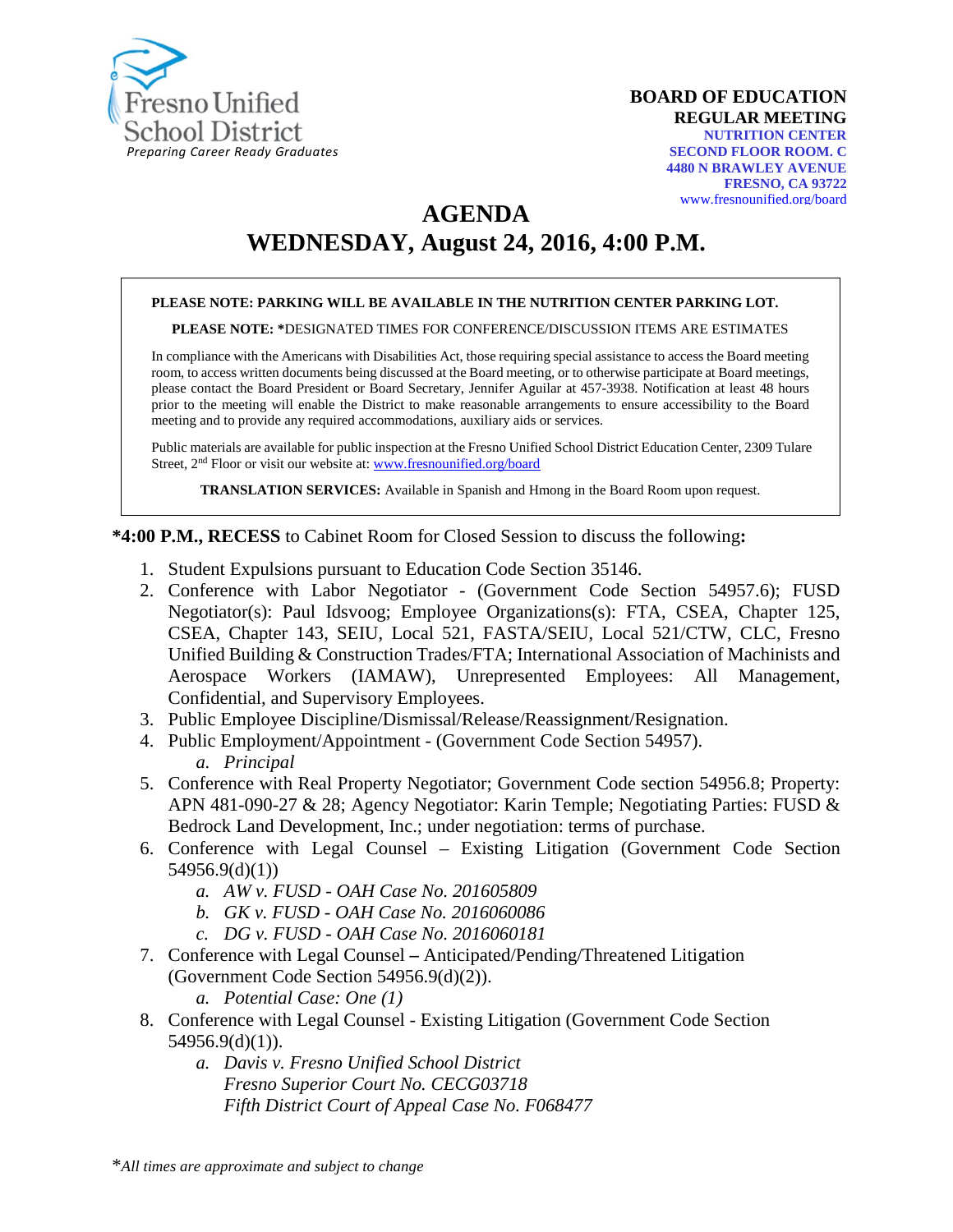**5:30 P.M., RECONVENE** and report action taken during Closed Session, if any.

## **PLEDGE OF ALLEGIANCE**

A staff member will lead the flag salute.

## **APPROVE Minutes**

Included in the Board binders are the draft minutes for the August 10, 2016 Regular Meeting. The Superintendent recommends approval. Contact person: Michael E. Hanson, telephone 457-3884.

# **HEAR Report from Superintendent**

ALL CONSENT AGENDA items are considered to be routine by the Board of Education and will be enacted by one motion. There will be no separate discussion of items unless a Board member or member of the community so requests, in which event, the item(s) will be considered following approval of the Consent Agenda.

# **A. CONSENT AGENDA**

# **A-1, APPROVE Personnel List**

Included in the Board binders is the Personnel List, Appendix A, as submitted. The Superintendent recommends approval. Contact person: Paul Idsvoog, telephone 457-3548.

## **A-2, ADOPT Findings of Fact and Recommendations of District Administrative Board**

The Board of Education received and considered the Findings of Fact and Recommendations of District Administrative Panels resulting from hearings on expulsion and readmittance cases conducted during the period since the August 10, 2016, Regular Board meeting. The Superintendent recommends adoption. Contact person: Kim Mecum, telephone 457-3569.

## **A-3, ADOPT Waiver Request for Special Education Credential in Deaf and Hard of Hearing**

A waiver request for Patricia Schantz to serve as a Special Education Teacher in Deaf and Hard of Hearing (DHH). The Education Code 44225(m) allows the commission to grant waivers to fill in an area deemed hard-to-fill. The Superintendent recommends adoption. Fiscal impact: There is no fiscal impact to the distrct. Contact person: Paul Idsvoog, telephone 457-3548.

**A-4, ADOPT Variable Term Waiver for Alma Angelica Hernandez Chavez, Lucero Escareno Rosales, Maria del Rocio Gonzalez Ramos and Aaron Jesus Faz Elizondo** Included in the Board binders are Variable Term Waiver requests for Alma Angelica Hernandez Chavez, Lucero Escareno Rosales, Maria del Rocio Gonzalez Ramos and Aaron Jesus Faz Elizondo. The Superintendent recommends adoption. Fiscal impact: There is no fiscal impact to the distrct. Contact person: Paul Idsvoog, telephone 457-3548.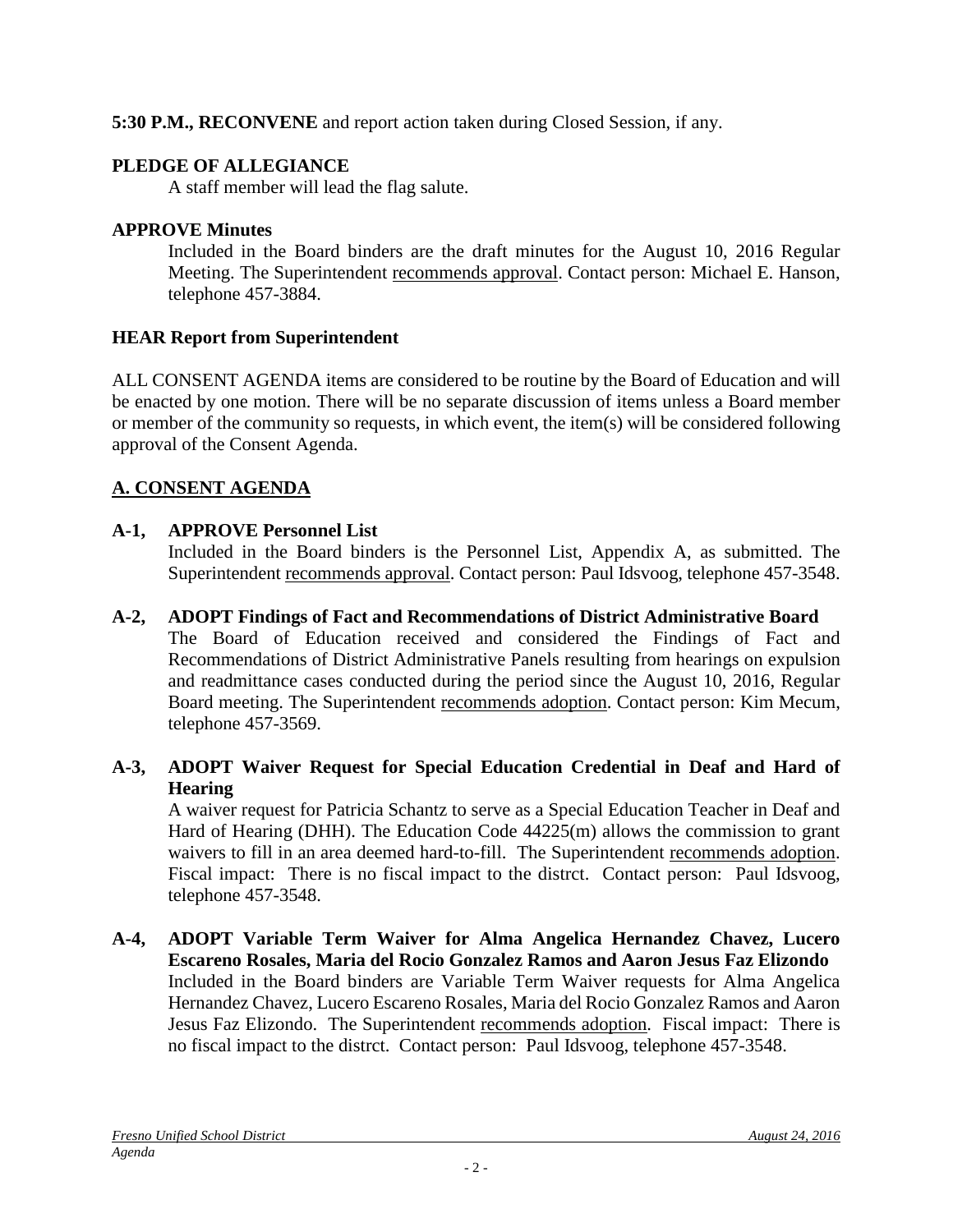#### **A-5, APPROVE 2016/17 Consolidated Application for Categorical Aid Programs Spring Release to the California Department of Education**

The Consolidated Application (Con App) is the tool used by the California Department of Education (CDE) to distribute funds from federal programs to school districts across California. Funds received enable us to serve students through activities described in each school's Single Plan for Student Achievement (SPSA) and in the district's Local Education Agency (LEA) plan. A copy of the completed Con App is available in the Board Office for review. The Superintendent recommends approval. Fiscal impact: Total funding for categorical programs included in the Con App is \$49,654,732. These funds are included in the 2016/17 Adopted Budget approved by the Board on June 1, 2016. Contact person: Ruth F. Quinto, telephone 457-6226.

#### **A-6, APPROVE Fresno Economic Opportunities Commission Street Saints Early Learning Outreach and Support**

Fresno Economic Opportunities Commission Street Saints will provide services at Fresno Unified School District's A Street Early Learning Center during its 246 days of operation. Services will support a safe learning environment and provide community outreach and referral to center services and resources. The Superintendent recommends approval. Fiscal impact: Sufficient funds in the amount of \$55,000 are available in the Child Development Unit budget. Contact person: Kim Mecum, telephone 457-3731.

**A-7, APPROVE Contract with Solution Tree to Provide Professional Learning to All Principals and Lead Teachers in Support of Accountable Communities** Solution Tree, Inc., will provide all site principals and 775 Lead Teachers with direct professional learning in support of developing and leading Accountable Communities (Professional Learning Communities). They will provide professional learning services for a cost of up to \$184,800. The Superintendent recommends approval. Fiscal impact: Sufficient funds are available in the Chief Academic Office budget for a cost of \$184,800. Contact person: Kim Mecum, telephone 457-3731.

#### **A-8, APPROVE Management Software License and Maintenance Agreement for Transportation Department Scheduling/Routing Software**

It is recommended that the Board approve the management software and maintenance agreement for the EDGAR scheduling, routing, and monitoring software used by the Transportation Department. The system also tracks bus mileage for preventive maintenance compliance required by the California Highway Patrol. The contract amount is \$82,560 and the term of the agreement is September 1, 2016 through August 31, 2021. A copy of the agreement is available for review in the Purchasing Department. The Superintendent recommends approval. Fiscal impact: Funding of \$82,560 is available in the Transportation Department budget. Contact person: Karin Temple, telephone 457- 3134.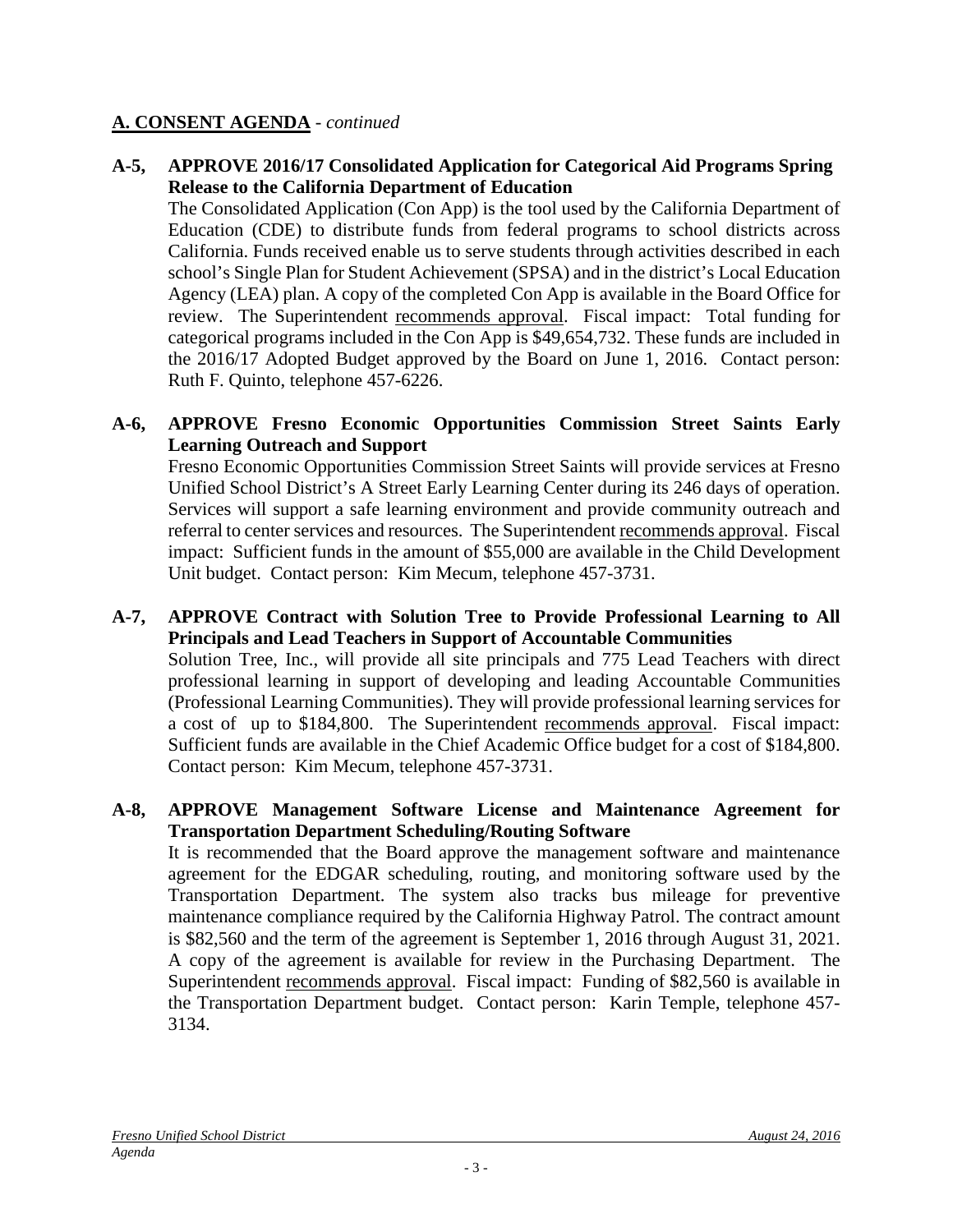#### **A-9, APPROVE Amendment No. 1 to the Purchase and Sale Agreement and Escrow Instructions, Between Fresno Unified and Bedrock Land Development, Inc.** Included in the Board binders and recommended for approval is Amendment No. 1 to the Purchase and Sale Agreement and Escrow Instructions between the District and Bedrock Land Development, Inc. for property located at Church and Peach Avenues in southeast Fresno. The property owner/seller has agreed to the Amendment, which would allow the District until October 24, 2016, to complete certain studies and obtain California Department of Education approval. The Superintendent recommends approval. Fiscal impact: Approval of Amendment No. 1 results in no fiscal impact to the district. Contact person: Karin Temple, telephone 457-3134.

#### **A-10, APPROVE Appointment of Chair to Citizens' Bond Oversight Committee**

It is recommended that the Board approve the appointment of Barbara Steck as Chair of the Citizens' Bond Oversight Committee. The Citizens' Bond Oversight Committee was established by the Board *"to inform the public concerning the expenditure of bond proceeds approved by the voters,"* and *"to ensure that bond proceeds are expended only for the purposes set forth in the ballot measures"* (Committee Bylaws)*.* The Superintendent recommends approval. Fiscal impact: There is not fiscal impact to the district. Contact person: Karin Temple, telephone 457-3134.

#### **A-11, APPROVE Request for Proposal (RFP) #17-01, Building Futures Newspaper**

Included in the Board binders is information on RFP #17-01, to select a qualified vendor to design and print the monthly Fresno Unified Newspaper "Building Futures". The RFP was lawfully advertised on July 6, 2016 and July 13, 2016. Notifications were sent to 15 vendors and the district received three responses. The proposal was evaluated on the vendor's ability to meet or exceed the requirements set forth in the RFP. The Superintendent recommends approval. Fiscal impact: The estimated amount of \$120,000 is available in the 2016/17 Communications Department budget. Contact person : Miguel Arias, telephone 457-3733.

#### **A-12, APPROVE Agreement with Pearson Assessments**

The Naglieri Nonverbal Ability Test (NNAT) is a nonverbal measure of general ability published by Pearson Education. The test is commonly used to identify gifted students. All second graders in Fresno Unified will participate in an on-line NNAT testing as a screening process to be further evaluated for the GATE programs. Pearson will provide the on-line testing services as well as reports and download of results. The Superintendent recommends approval. Fiscal impact: Annual costs of \$47,760. Funds are available in the Curriculum and Instruction budget. Contact person: Jorge Aguilar, telephone 457- 3895.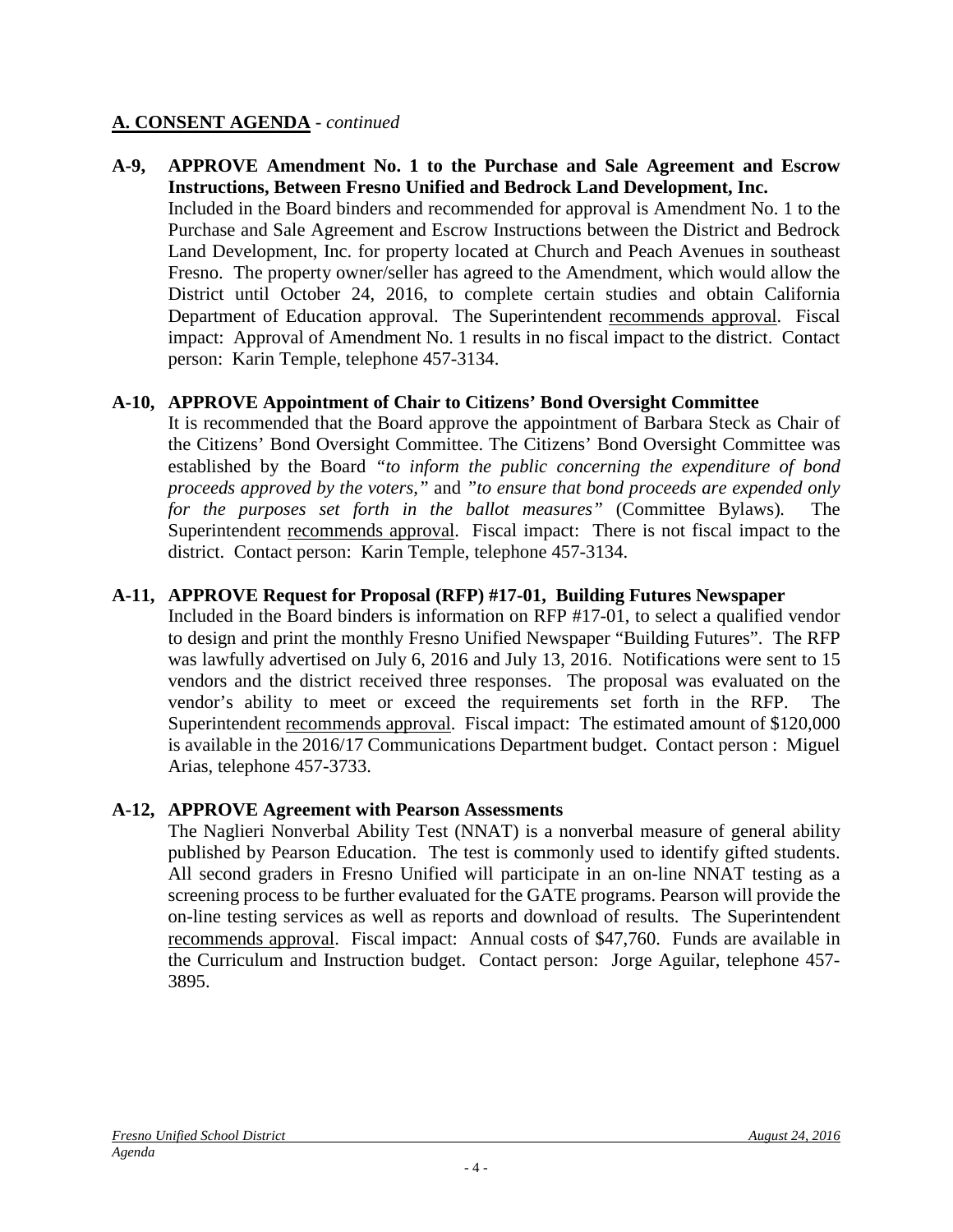## **A-13, APPROVE Approve Provisional Internship Permits**

Included in the Board binders are six (6) Provisional Internship Permit (PIP) recommendations to rehire or hire upon Board approval. The Superintendent recommends approval. Fiscal impact: There is no fiscal impact to the district. Contact person: Paul Idsvoog, telephone 457-3548.

## **A-14, DENY Claim #16-0216-0212**

Included in the Board binders is a Claim for Damages on Cynthia Ann Thorpe, case #16- 0216-0212. The Superintendent recommends that the Claim be denied and the matter referred to the district's Director of Benefits and Risk Management for further handling. The Superintendent recommends denial. Fiscal impact: There is no fiscal impact to the district at this time. Contact person: Ruth F. Quinto, telephone 457-6226.

## **A-15, DENY Claim #16-0216-0213**

Included in the Board binders is a Claim for Damages on Brianna Nicole Thorpe, case #16- 0216-0213. The Superintendent recommends that the Claim be denied and the matter referred to the district's Director of Benefits and Risk Management for further handling. The Superintendent recommends denial. Fiscal impact: There is no fiscal impact to the district at this time. Contact person: Ruth F. Quinto, telephone 457-6226.

## **A-16, DENY Claim #16-0721-0206**

Included in the Board binders is a Claim for Damages on minor, case #16-0721-0206. The Superintendent recommends that the Claim be denied and the matter referred to the district's Director of Benefits and Risk Management for further handling. The Superintendent recommends denial. Fiscal Impact: There is no fiscal impact to the district at this time. Contact person: Ruth F. Quinto, telephone 457-6226.

## **A-17, DENY Claim #16-0802-0214**

Included in the Board binders is a Claim for Damages on Michael Berg, case #16-0802- 0214. The Superintendent recommends that the Claim be denied and the matter referred to the district's Director of Benefits and Risk Management for further handling. The Superintendent recommends denial. Fiscal Impact: There is no fiscal impact to the district at this time. Contact person: Ruth F. Quinto, telephone 457-6226.

## **A-18, RATIFY Submission of Grant Application to the College Futures Foundation**

Ratification is requested for a planning grant application to the College Futures Foundation (CFF). The CFF seeks to increase the rate of bachelor's degree completion among California student populations who are low-income and have had historically low college success rates. The CFF planning grant provides the opportunity to fund the work of a FUSE Corps Fellow at Fresno Unified to lead significant new initiatives to improve access to college, advance the college going culture for low-income students, and increase the number of students transferring to a university to complete a bachelor's degree successfully. The Superintendent recommends ratification. Fiscal impact: The application requests \$150,000 in grant funds. Contact person: Ruth F. Quinto, telephone 457-6226.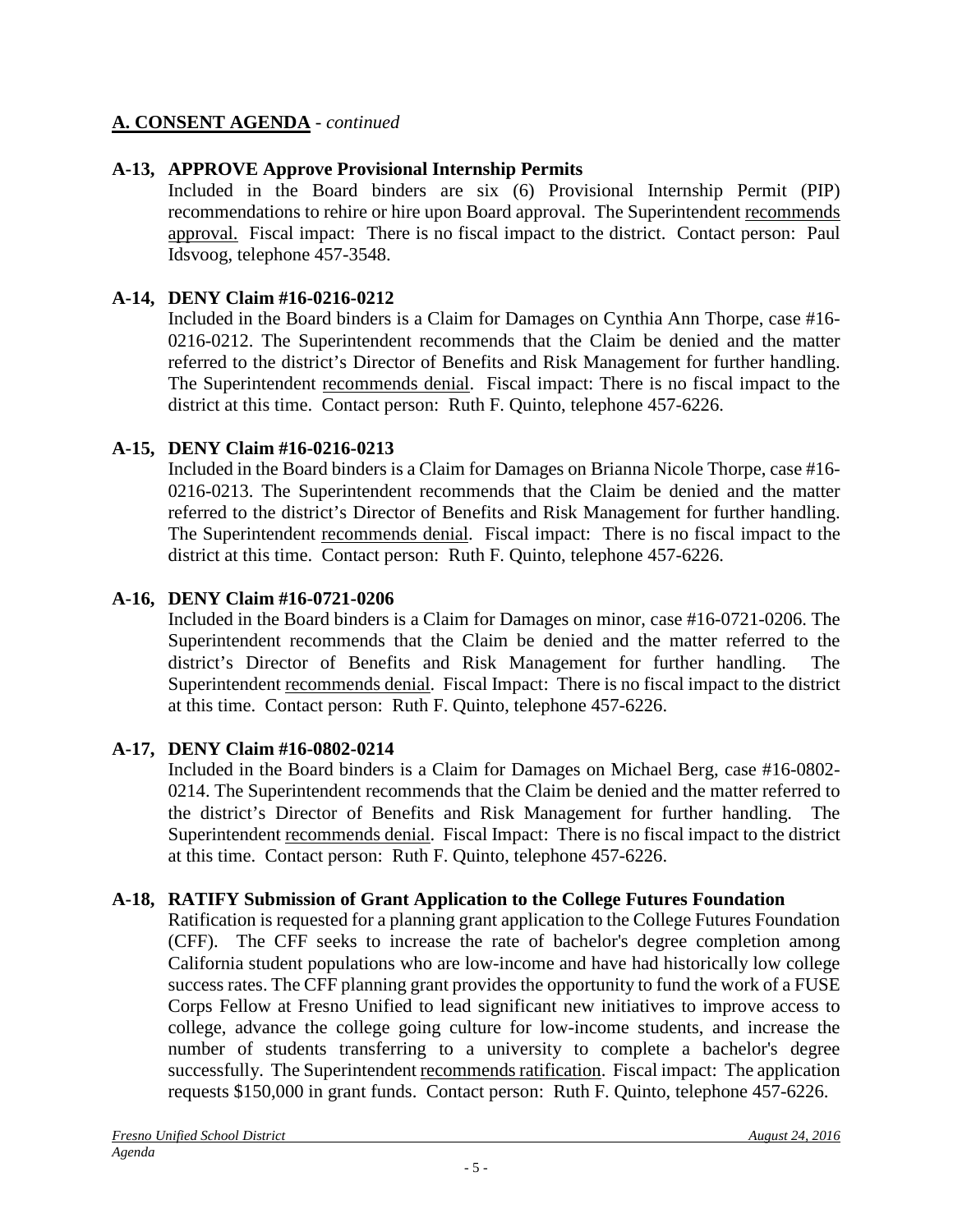#### **A-19, RATIFY Purchase Orders from June 1, 2016 through June 30, 2016**

Included in the Board binders is information on purchase orders issued from June 1, 2016 through June 30, 2016. Purchase orders for \$10,000 or more are presented first, followed by purchase orders for less than \$10,000. A list of purchase orders issued for Associated Student Body (ASB) accounts is also provided. The Superintendent recommends ratification. Fiscal impact: Funding is noted on the attached pages. Contact person: Karin Temple, telephone 457-3134.

#### **END OF CONSENT AGENDA (ROLL CALL VOTE)**

#### **UNSCHEDULED ORAL COMMUNICATIONS**

Individuals who wish to address the Board on topics within the Board's subject matter jurisdiction, but **not** listed on this agenda may do so at this time. While all time limitations are at the discretion of the Board President, generally members of the public will be limited to a maximum of three (3) minutes per speaker for a total of thirty (30) minutes of public comment as designated on this agenda. Any individual who has not had an opportunity to address the Board during this initial thirty (30) minute period may do so at the end of the meeting after the Board has addressed all remaining items on this agenda. Individuals with questions on school district issues may submit them in writing. The Board will automatically refer to the Superintendent any formal requests that are brought before them at this time. The appropriate staff member will furnish answers to questions. Please note that if you wish to address the Board on an agenda item, you should do so when that specific item is called.

## **B. CONFERENCE/DISCUSSION AGENDA**

#### **6:00 P.M**

## **B-20, PRESENT and DISCUSS Opening of Schools**

Staff will present an update to the Board regarding strategic and operational initiatives to support student success for the 2016/17 school year. Fiscal impact: There is no fiscal impact to the district. Contact person: Bob Nelson, telephone 457-3657.

#### **6:30 P.M**

#### **B-21, ADOPT Resolution 16-04 Providing for the Issuance and Sale of 2016 General Obligation Refunding Bonds**

Included in the Board binders is Resolution 16-04 providing for the issuance and sale of 2016 General Obligation Refunding Bonds in the maximum principal amount of \$127 million to refinance the following outstanding general obligation bonds:

- General Obligation Bonds, Election 2010, Series B
- General Obligation Bonds, Election 2010, Series C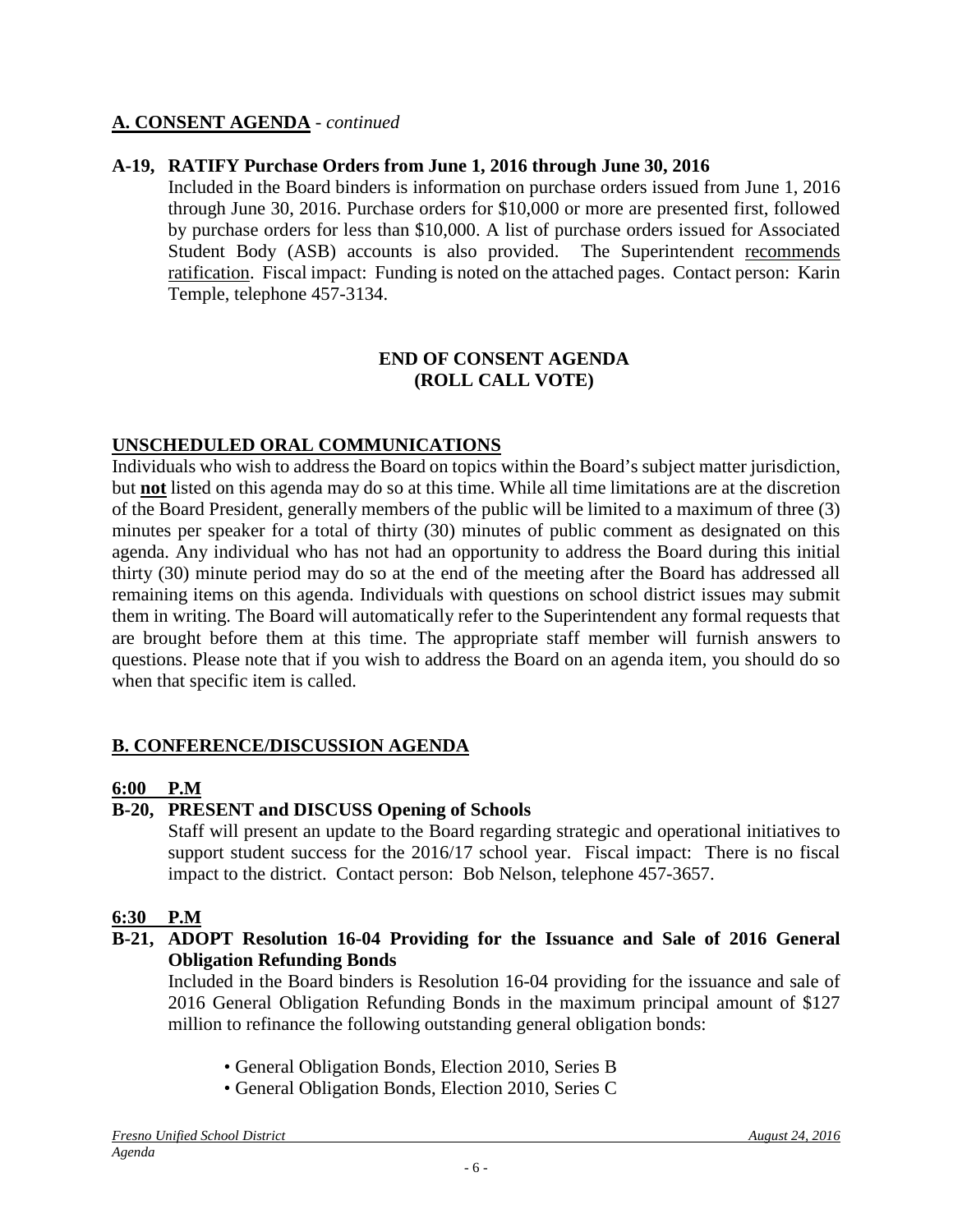## **B. CONFERENCE/DISCUSSION AGENDA** - *continued*

The Superintendent recommends adoption of Resolution 16-04. Fiscal impact: An estimated savings of approximately \$40 million for district taxpayers is expected. Contact person: Ruth F. Quinto, telephone 457-6226.

## **7:00 P.M**

## **B-22, PRESENT and DISCUSS Constituent Services Reporting**

Included in the Board binders is the Constituent Services report for the 2015/16 schoolyear. This report is an update from last year's report which was presented to the Board on August 26, 2015. Also, included is the Constituent Services Quarterly Reporting for Constituent Services activities for the time period of May 1, 2016 through July 31, 2016. The Quarterly Reporting for the Valenzuela/Williams Uniform Complaint Procedures reporting for May 1, 2016 through July 31, 2016 are also included, in accordance with Education Code § 35186. Fiscal impact: There is no fiscal impact to the district. Contact person: Teresa Plascencia, telephone 457-3736

## **7:15 P.M**

#### **B-23, OPPORTUNITY for Public Discussion on the California School Employees Association (CSEA), Chapter 125 Proposal to Fresno Unified School District for the 2016/17 School Year**

In accordance with government Code 3547, all initial proposals of the public school employers shall be presented at a public meeting of the public school employer, and thereafter shall be public record. The California School Employees Association (CSEA), Chapter 125 proposal was initially made public at the August 10, 2016 meeting of the Board of Education. This proposal is hereby returned to this agenda for formal presentation, public discussion and acknowledgment of receipt. Fiscal impact: There is no fiscal impact to the district to be determined at this time. Contact person: Paul Idsvoog, telephone 457- 3548.

## **7:25 P.M**

#### **B-24, OPPORTUNITY for Public Discussion and ADOPT the Fresno Unified School District Proposal to California School Employees Association (CSEA), Chapter 125 for the 2016/17 School Year**

In accordance with government Code 3547, all initial proposals of the public school employers shall be presented at a public meeting of the public school employer, and thereafter shall be public record. Included in the Board binders is the Fresno Unified School District's proposal to California School Employees Association (CSEA), Chapter 125 for the 2016/17 school year presented at the August 10, 2016 meeting of the Board of Education and returned to this agenda for public discussion and Board adoption. The Superintendent recommends adoption. Fiscal impact: There is no fiscal impact to the district to be determined at this time. Contact person: Paul Idsvoog, telephone 457-3548.